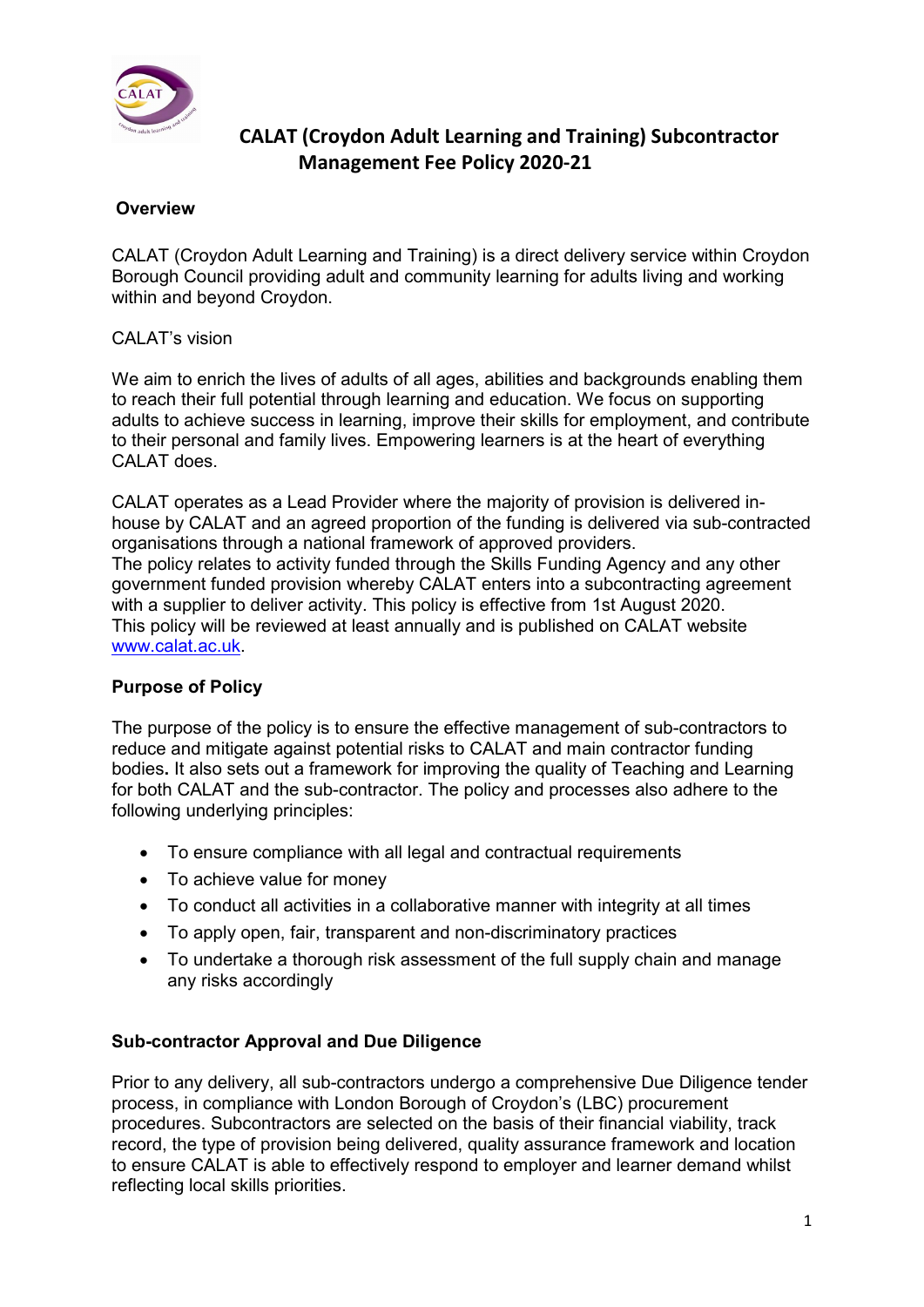

A two stage application process will be implemented that all subcontractors will need to successfully pass in order to be offered a contract.

**Stage One:** Open Tender onto LBC's eTendering portal

All applicants must successfully pass the open tender process and be accepted onto the list of approved providers to succeed to the second stage.

An approved sub-contractor list will be maintained which will record any organisation that has successfully completed the first stage. All organisations within this list will be required to ensure their information is updated annually or as directed by CALAT. Potential sub-contractors can apply through Stage One, only when a LBC tender is announced as open, to be placed on the approved sub-contractor list. Passing this stage will not guarantee an offer of a delivery contract.

This process will consider the organisational level due diligence that must take place which will include specific organisational details and a review of financial health, policies, insurance and overall quality.

#### **Stage Two: Delivery Contract Level Approval**

The Stage Two application process relates to a specific application or request to deliver a sub- contract and constitutes a mini competition i.e. CALLOFF.

It is the responsibility of CALAT to decide the most appropriate method of procurement which will take into account the specific contract requirements and timescales.

CALAT will also ensure that the process complies with any legal requirements. This process will consider the contract level due diligence that must take place which will take into account the following:

- Capacity to Deliver
- Ability to Deliver including approval of CVs and qualification evidence for delivery staff
- Organisation track record including success rates and retention
- Quality Improvement and Self-Assessment Reports
- Proposed delivery model size of contract allocation
- Geographical coverage

#### **Risk Management**

At each stage of application the organisation will be risk assessed by CALAT and given a scoring that will take into account the results of the due diligence checks and give consideration to the specific contract being offered. The risk score will also be used to inform the management and monitoring arrangements as well as to assess any additional fees or charges that should be applied.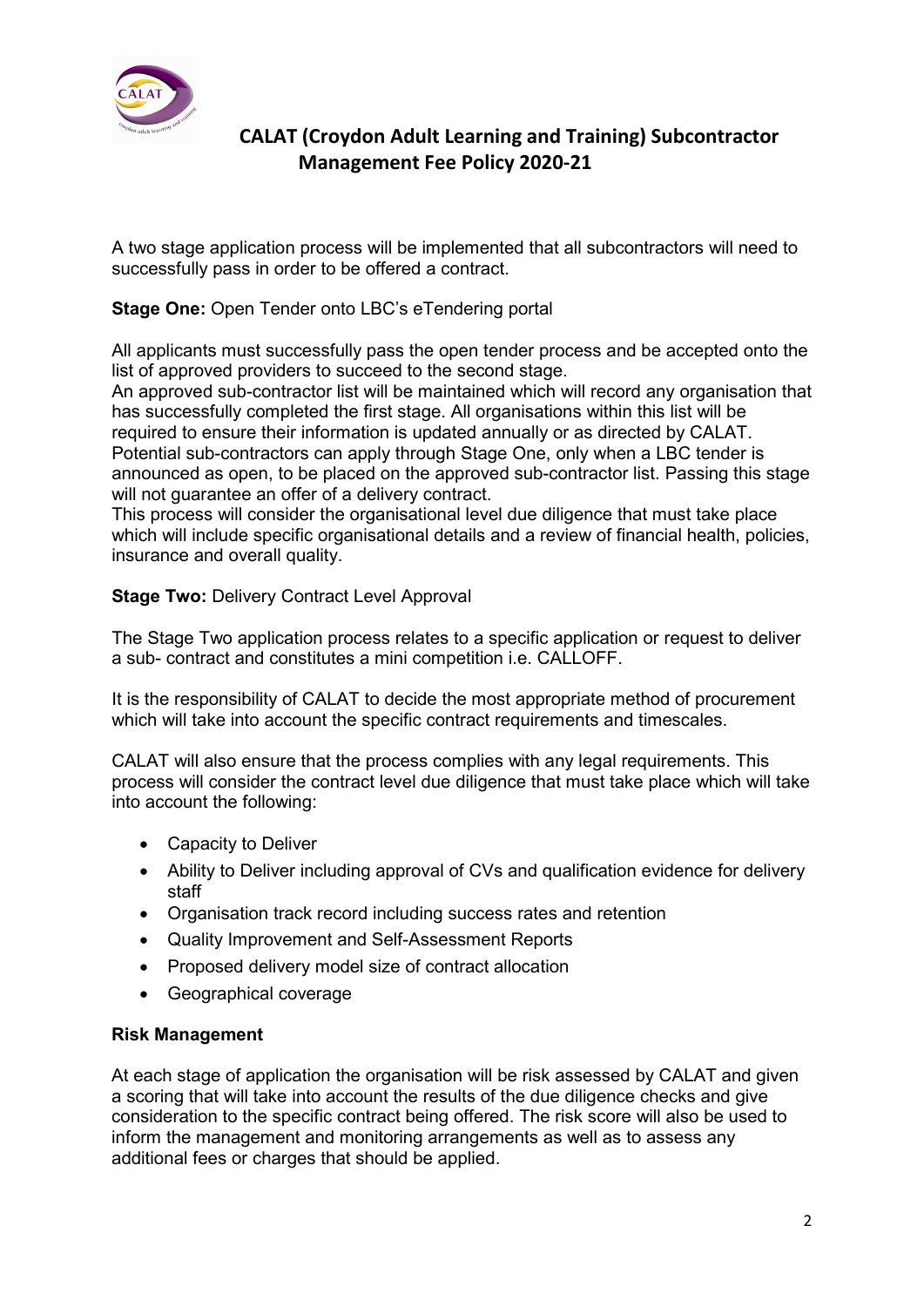

### **Sub-Contractor Management and Monitoring**

Each sub-contractor will have an identified main point of contact for administration and management which is specific to the contract being delivered.

An agreed reporting structure for each contract will be developed and based on contract requirements and subcontractor risk assessment. As a minimum each sub-contractor will be subject to annual formal reviews and announced and unannounced spot checks and audits during the life of the contract.

CALAT will manage and monitor sub-contractors to ensure that the following standards are met:

- The sub-contractor is demonstrating value for money
- The sub-contractor is compliant with all contract requirements
- The sub-contractor is delivering a quality programme
- The sub-contractor continues to meet the minimum requirements to pass the Stage One application process.
- The sub-contractor is achieving the minimum standards of performance.
- Further commissioning of supply services will not be permissible without the approval from CALAT which will give due consideration to any specific contract requirements.

### **Management Fees**

The management fees charged by CALAT cover all activity undertaken by CALAT in support of the sub-contractor with the exception of services listed under 'Additional Services'.

The standard fixed management fee that will apply to sub-contracted activity will be 20%. The level will be decided by CALAT based on any specific contractual requirements.

Activities undertaken by CALAT as part of the management fees include:

- Due Diligence
- Support Risk Management
- Contract Compliance Advice and Guidance on Funding Audit Compliance
- Data management
- Document retention
- Training as required on processes, sector information, funding and other updates etc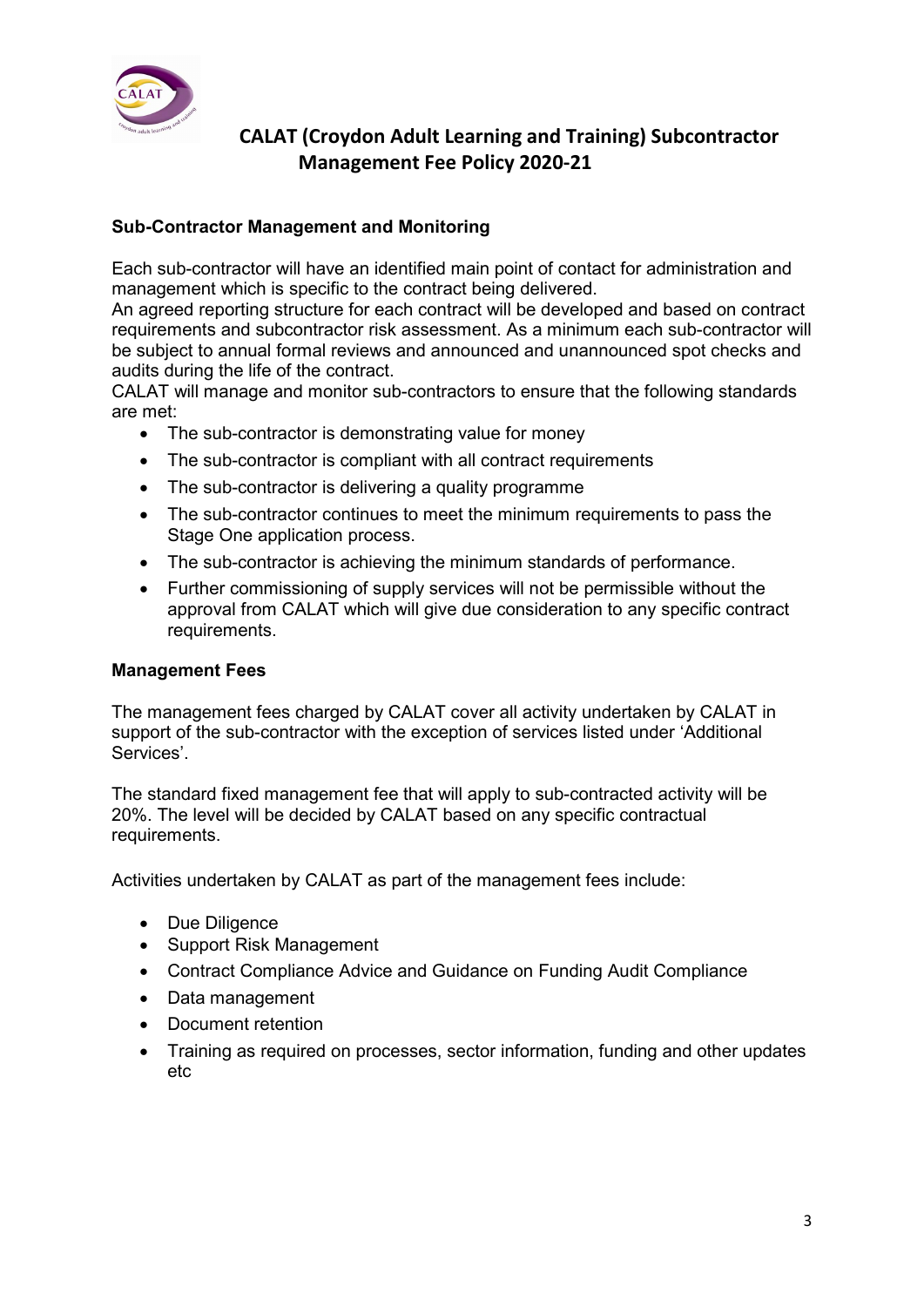

A further management charge may be applied where a sub-contractor has a high risk score and additional controls are required to manage and monitor the sub contractor's performance.

Further management charges may be mutually agreed between CALAT and the subcontractor as a one off fee or as a percentage of contract value. This will be dependent upon the contract in question. Additional charges may also include contingency fees.

Management fees will be deducted at source, i.e. subcontractors will receive a minimum contract value (MCV) from CALAT that reflects their available funds to spend. Any management fee will have been deducted prior to this allocation. CALAT will make monthly payments to subcontractors based on the correct submission of data and supporting evidence to validate learning delivery.

All funding claims must comply with the current Skills Funding Agency or other funding bodies funding rules and the terms of the agreement between CALAT and the subcontractors. Where funding claims cannot be substantiated, CALAT will adjust or reclaim any funds from the sub-contractor, and, where required, make an appropriate repayment to the Skills Funding Agency.

### **Sub-contractor Support and Capacity Building**

CALAT has a responsibility to support all sub-contractors to develop and deliver high quality provision that meets the needs of learners and exceeds the expectation of employers and learners. The management fee deducted from allocated funds is used directly to provide a comprehensive programme and support and compliance measures to ensure that public funds are protected and used effectively and that sub-contractors are supported to develop their provision and extend their businesses in a sustainable manner.

The exact mix of support will vary dependent on the needs to individual sub-contractors, but all organisations can expect to benefit from the following;

- Apprenticeship improvement programme
- Functional Skills overview training
- One to one management meetings to improve performance
- Support for employer recruitment via The Apprenticeship Works
- Health & safety training
- Support for learner recruitment via The Apprenticeship Works
- Support for learner and employer voice strategies
- Preparation for external inspection including IV meetings, EV Reports, SAR and QIP training.
- Quality support including briefings, inspections and sharing of good practice
- Employer and learner feedback surveys
- Self-Assessment & Quality Improvement Support
- Teaching & Learning Observations (inc Paired Observations)